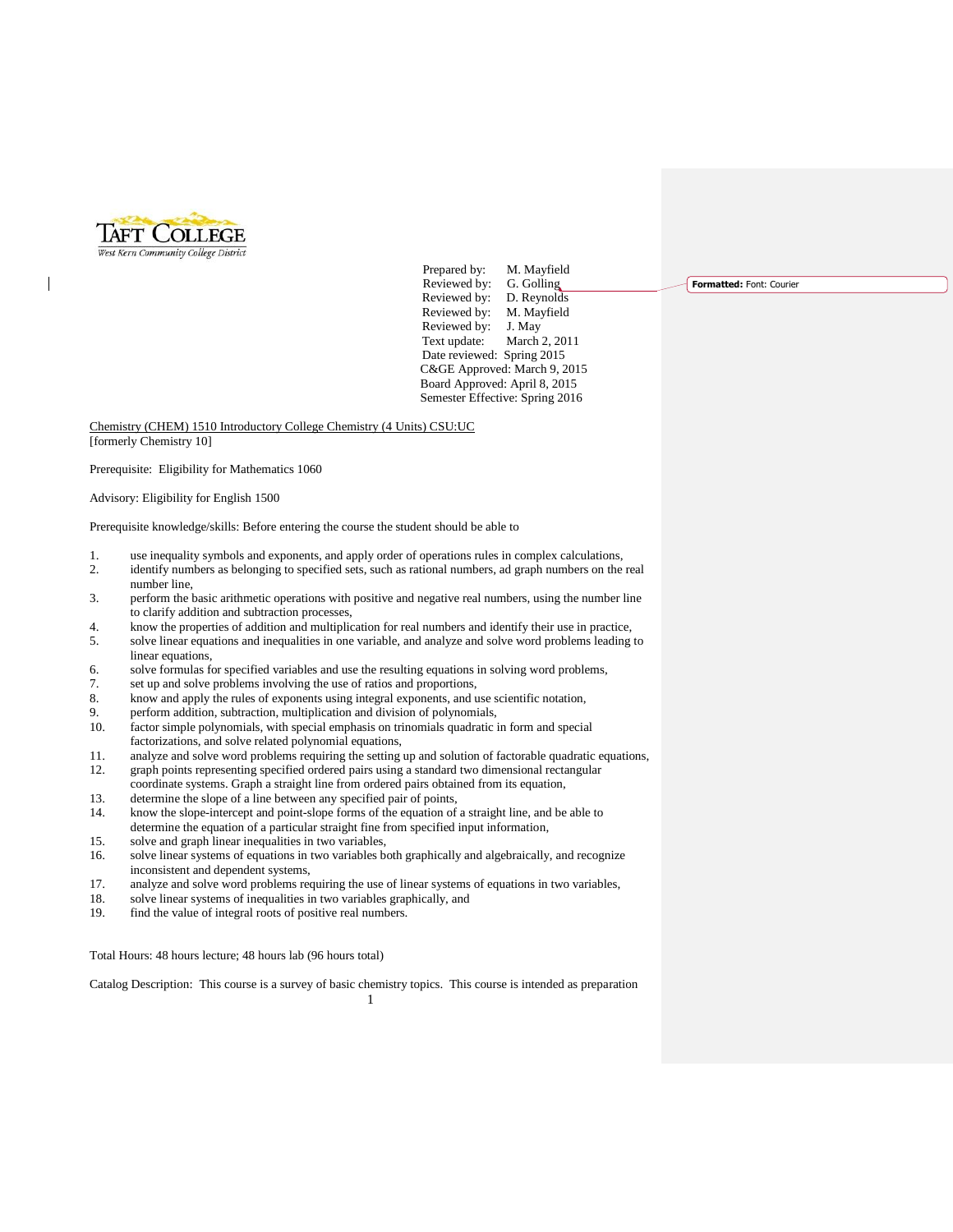

West Kern Community College District

for chemistry and allied health majors, and general education. This is a general education course not open to students with credit in Chemistry 2211. C-ID: CHEM 101.

Type of Class/Course: Degree Credit

Lecture Text: Zumdahl, Steven S. and Donald J. DeCoste. *Introductory Chemistry: A Foundation*. 6 th Ed. Boston: Cengage, 2011. Print.

Lab Text: Seger, Spencer L. and M. R. Slabaugh. *Safety Scale Lab Experiments*. 7<sup>th</sup> ed. Cengage, 2012. Print.

Course Objectives:

By the end of the course, a successful student will be able to

- 1. Analyze the fundamental features of chemistry including measurement, mathematical conversion of measured physical properties such as mass, volume, density, pressure, temperature, solutions, concentrations and dilutions,
- 2. Demonstrate knowledge of the qualitative features of chemistry including physical and chemical properties, naming and writing chemical formulas of compounds and evaluating chemical reactions,
- 3. Differentiate typical acid and base formulas and compare/contrast the behavior associated with acids and bases, and
- 4. Analyze chemical reactions to quantitatively determine theoretical yield

Course Scope and Content: (Lecture)

- Unit I Matter Atoms and Elements
	- A. Atomic Theory
	- B. Isotopes
	- C. Electron Configurations
	- D. Periodic Trends
	- E. Chemical and Physical Properties

# Unit II Nomenclature

- A. Ionic Compounds
- B. Covalent Compounds
- C. Chemical Formulas
- D. Acids and Bases

# Unit III Measurement

- A. Uncertainty in Measurement
- B. Units of Measurement
- C. Dimensional Analysis
- D. Significant Figures and Calculations

# Unit IV Chemical Bonds

- A. Types of Bonds
- B. Electronegativity and Bond Polarity
- C. Lewis Structures
- D. Molecular Geometry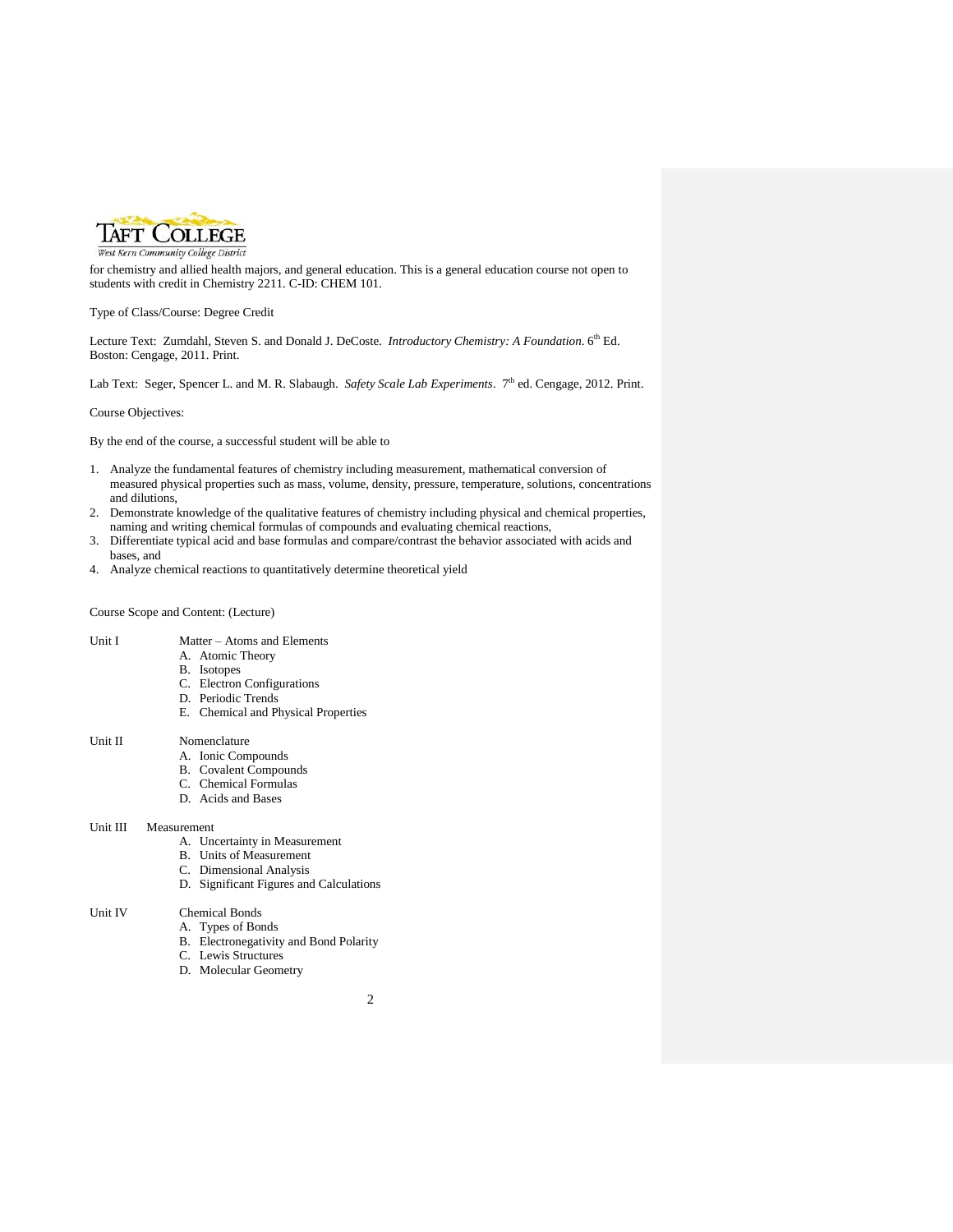| <b>TAFT COLLEGE</b>                  |                                                                                                                                                      |  |  |
|--------------------------------------|------------------------------------------------------------------------------------------------------------------------------------------------------|--|--|
| West Kern Community College District |                                                                                                                                                      |  |  |
| Unit V                               | <b>Chemical Reactions</b><br>A. Chemical Change<br><b>B.</b> Chemical Equations<br>C. Classifying Chemical Reactions<br>D. Kinetics<br>E. Equilibria |  |  |
| Unit VI                              | Stoichiometry<br>A. Molar Mass<br>B. Mole to Mole Relationships<br>C. Limiting Reactant<br>D. Theoretical Yield                                      |  |  |
| Unit VII                             | Energy and States of Matter<br>A. Temperature and Heat<br><b>B.</b> Phase Changes<br>C. Thermodynamics<br>D. Intermolecular Forces                   |  |  |
| Unit VIII                            | Gas Laws<br>A. Properties of Gases<br><b>B.</b> Gas Law Concepts<br>C. Gas Stoichiometry<br>D. Kinetic Molecular Theory                              |  |  |
| Unit IX                              | <b>Aqueous Systems</b><br>A. Intermolecular Forces<br><b>B.</b> Solubility<br>C. Electrolytes<br>D. Equilibria                                       |  |  |
| Unit X                               | Solutions<br>A. Concentration<br>B. Preparation<br>C. Dilution<br>D. Solution Stoichiometry                                                          |  |  |
| Unit XI                              | Acid, bases and salts<br>A. Properties<br>B. Strength<br>C. pH<br>D. Buffers<br>E. Equilibria                                                        |  |  |
|                                      | Course Scope and Content: (Laboratory)                                                                                                               |  |  |

The laboratory component of this course provides hands-on practical experience with introductory chemistry. Laboratory exercises are designed to familiarize students with common equipment, instrumentation and techniques as they qualitatively and quantitatively explore and expand on principles presented in lecture.

Unit I Introduction to the Chemistry Laboratory

3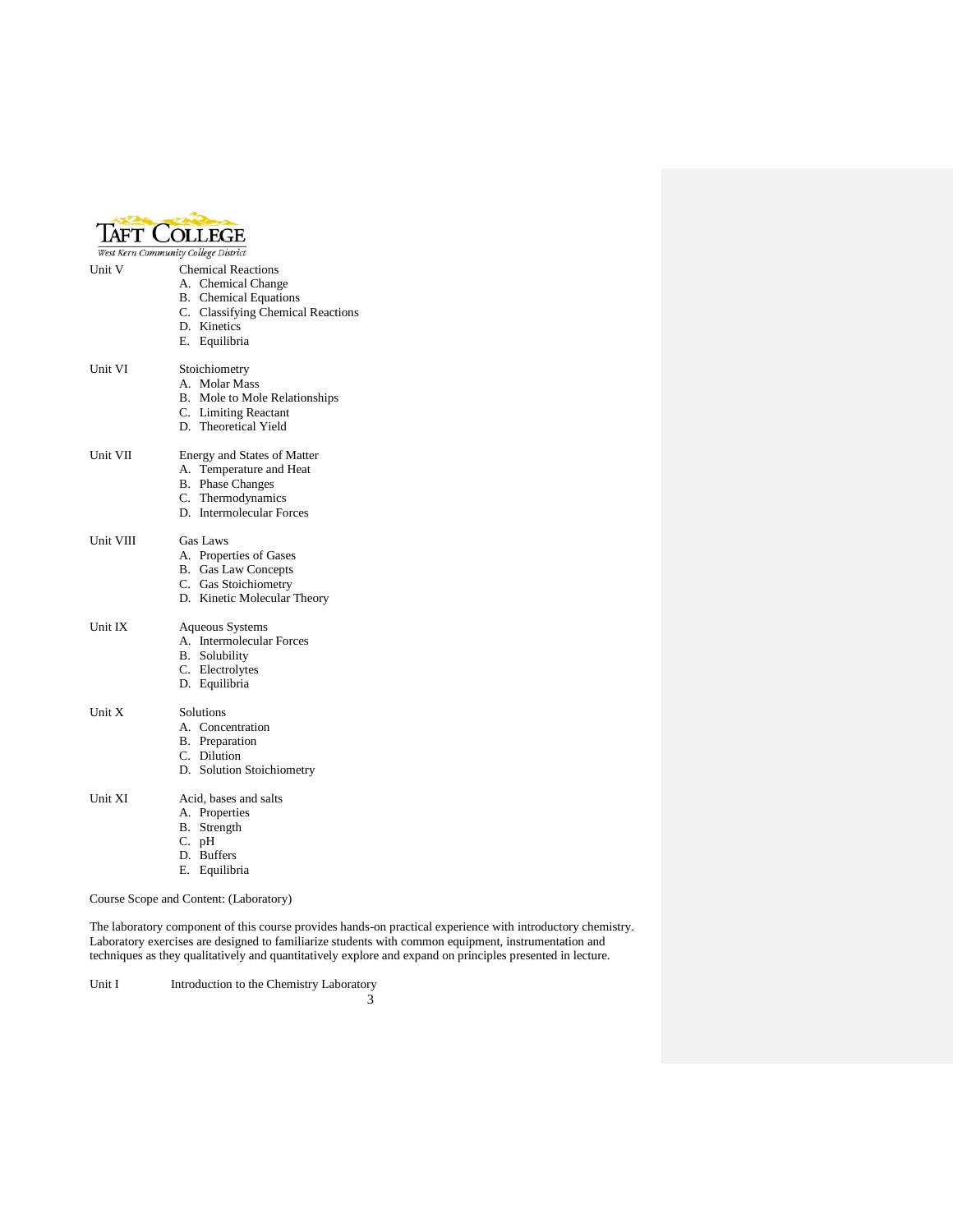

West Kern Community College District

- A. Safety
- B. Measurement and Calculations
- C. Laboratory Equipment and Instrumentation

# Unit II Qualitative Analysis

- A. Chromatography
- B. Ion Identification
- C. Classification of Electrolytes
- D. Classification of Chemical Reactions
- E. Equilibria Manipulation
- F. Acids and Bases

#### Unit III Quantitative Analysis

- A. Density Determination
- B. Gravimetric Analysis
- C. Volumetric Analysis
- D. Gas Laws
- E. Kinetics
- F. pH Buffers

# Learning Activities Required Outside of Class:

The students in this class will spend a minimum of 6 hours per week outside of the regular class time doing the following:

- 1. Studying text, chapter handouts and learning objectives.
- 2. Answering questions
- 3. Skill practice
- 4. Completing required reading<br>5. Problem solving activity or ex-
- 5. Problem solving activity or exercise
- 6. Written work

#### Methods of Instruction:

- 1. Assign reading topics in the textbook and in the reference books present in our library.
- 2. Class lectures will be used to clarify and extend the theoretical and factual concepts present in the text.
- 3. Audiovisual materials, relative to some unit of study will be shown to supplement lecture materials.
- Problem sets and questions from the text will be assigned.
- 5. Selected experiments will be assigned in the laboratory for individual student learning.
- 6. Demonstration experiments and lecture demonstrations will be used in the classroom and laboratory.

# Methods of Evaluation:

- 1. Substantial writing assignments including:
	- a. Essay Exams
	- b. Laboratory reports
	- c. Research reports
- 2. Computational or non-computational problem-solving demonstrations including:
	- a. Exams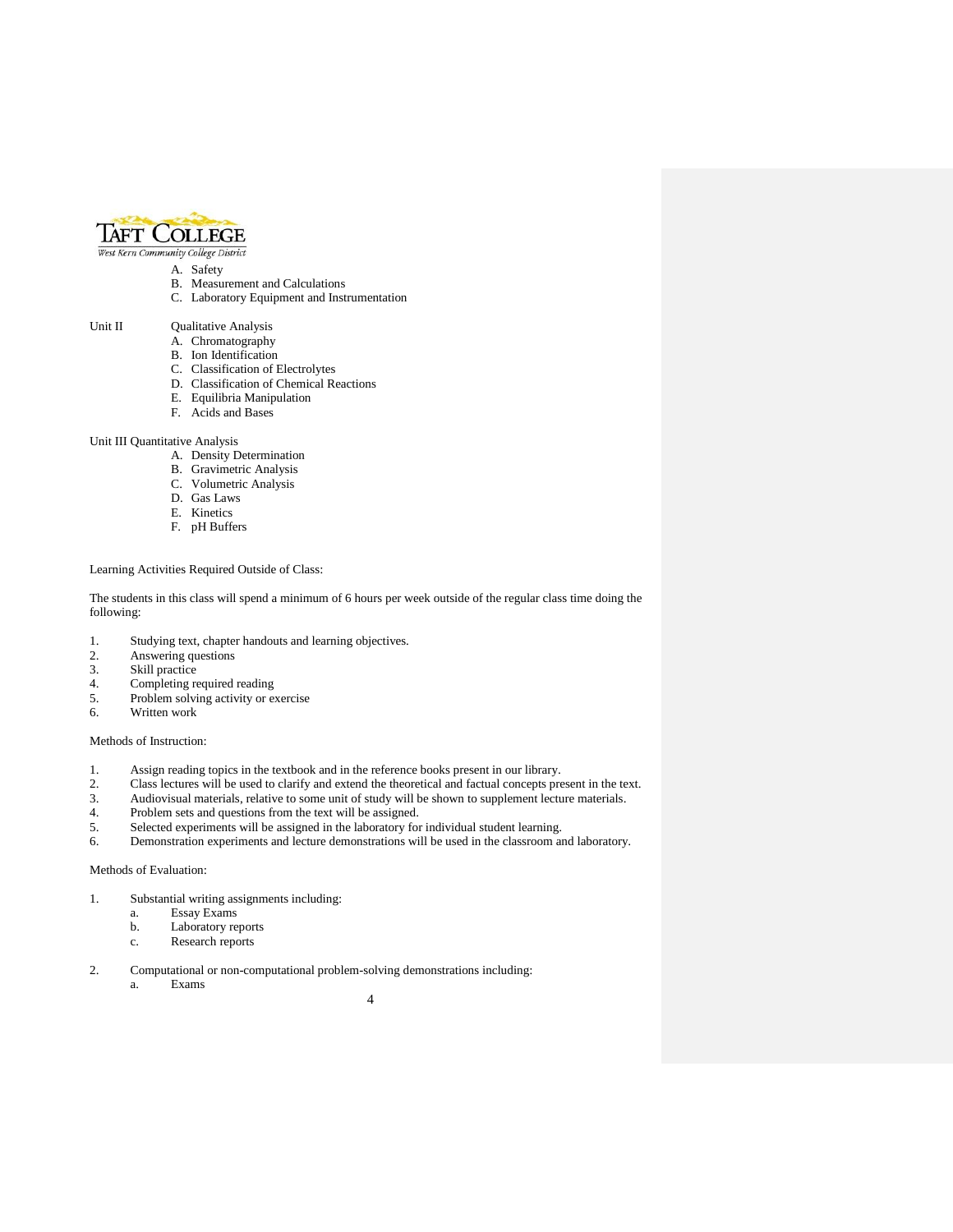

- West Kern Community College District
	- b. Homework problems
	- c. Quizzes
	- d. Laboratory reports
- 3. Other examinations, including:
	- a. Multiple choice
	- b. Matching items<br>c. True/false items
	- c. True/false items<br>d. Completion
	- Completion

# Laboratory Category: Extensive Laboratory

Pre delivery criteria: All of the following criteria are met by this lab.

- 1. Curriculum development for each lab<br>2. Published schedule of individual labor
- Published schedule of individual laboratory activities
- 3. Published laboratory activity objectives
- 4. Published methods of evaluation<br>5. Supervision of equipment mainte
- 5. Supervision of equipment maintenance, laboratory setup, and acquisition of lab materials and supplies

During laboratory activity of the laboratory: All of the following criteria are met by this lab

- 1. Instructor is physically present in lab when students are performing lab activities
- 2. Instructor is responsible for active facilitation of laboratory learning
- 3. Instructor is responsible for active delivery of curriculum
- 4. Instructor is required for safety and mentoring of lab activities<br>5. Instructor is responsible for presentation of significant evaluation
- 5. Instructor is responsible for presentation of significant evaluation

Post laboratory activity of the laboratory: All of the following criteria are met by this lab.

- 1. Instructor is responsible for personal evaluation of significant student outcomes (lab exercise practicals, notebooks, portfolios, etc.) that become a component of the student grade that cover the majority of lab exercises performed during the course
- 2. Instructor is responsible for supervision of laboratory clean-up of equipment and materials.

Supplemental Data:

| TOP Code:                 | 190500 Chemistry      |
|---------------------------|-----------------------|
| <b>SAM Priority Code:</b> | E: Non-Occupational   |
| Funding Agency:           | Y: Not Applicable     |
| Program Status:           | 1: Program Applicable |
| Noncredit Category:       | Y: Not Applicable     |